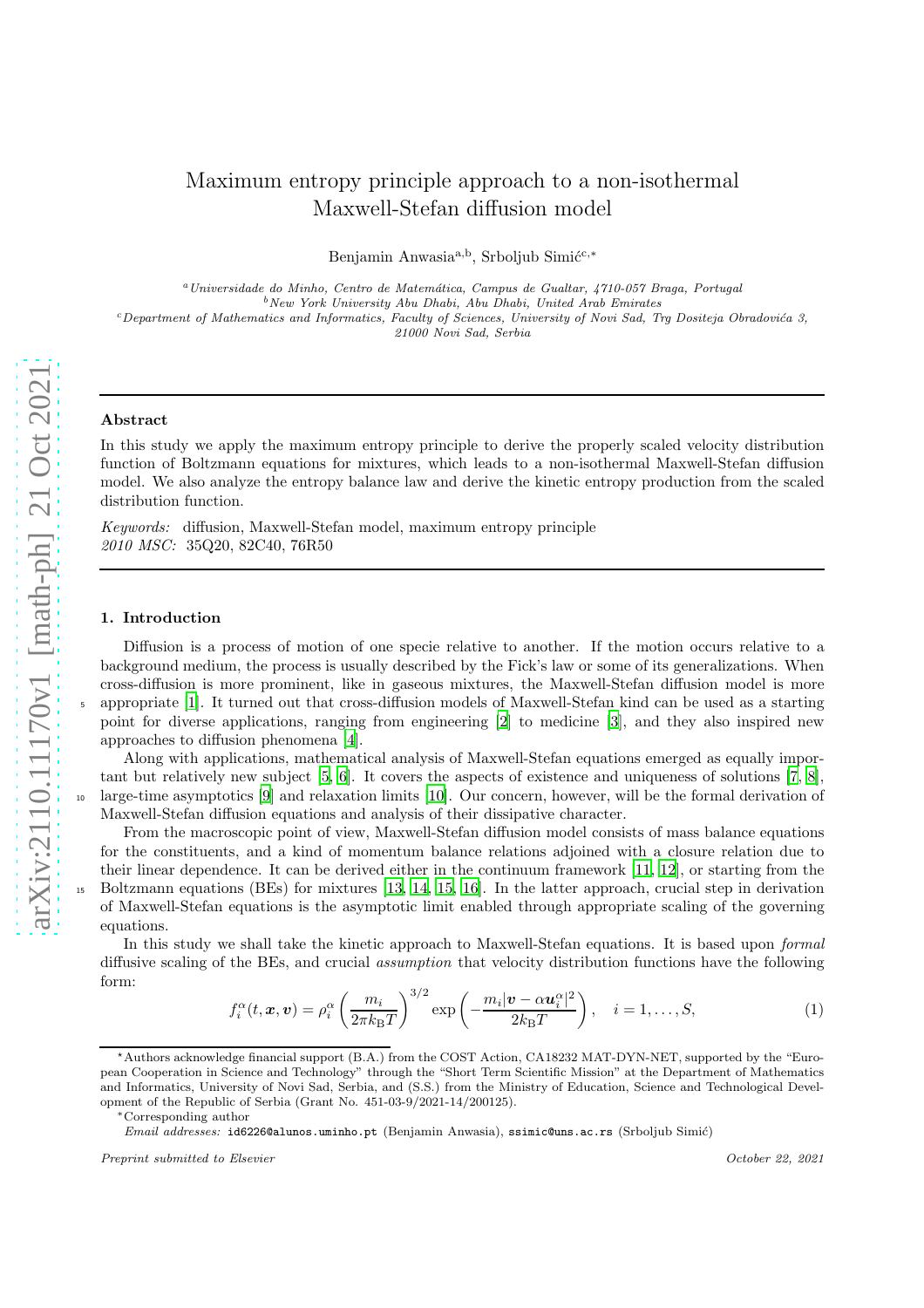for some small parameter  $\alpha \ll 1$ , where  $v \in \mathbb{R}^3$  are the particle velocities,  $u_i^{\alpha} \in \mathbb{R}^3$  are the macroscopic species velocities,  $m_i$  are the species atomic masses,  $k_B$  is the Boltzmann constant,  $\rho_i^{\alpha}$  are the species mass  $_{20}$  densities and T is the mixture temperature.

Instead of assuming, our aim is to *derive* the scaled velocity distribution function [\(1\)](#page-0-0) appropriate for description of diffusion processes. To that end, we shall apply the maximum entropy principle (MEP) in the scaled (dimensionless) form (Theorem [1\)](#page-3-0). Moreover, we shall put our analysis in a broader context of non-isothermal processes. We shall also derive the entropy balance law in the scaled form and compute

<sup>25</sup> the entropy production (Theorem [2\)](#page-5-0) for the non-isothermal Maxwell-Stefan model, starting from the scaled velocity distribution function. Computation of the velocity distribution function from MEP will be *exact*. Therefore, we shall derive the moment equations (Maxwell-Stefan model) and the entropy balance law for the mixture of monatomic Maxwellian particles, and in such a way retain the exact character of the results.

## 2. The Boltzmann equation for inert mixtures

We consider a mixture of monatomic ideal inert gases: a gaseous mixture of non-reactive species consisted of particles endowed with translational degrees of freedom only. For each species  $\mathcal{A}_i$  with  $i = 1, 2, 3, \ldots, S$ , let  $f_i := f_i(t, \mathbf{x}, \mathbf{v})$  be its distribution function, representing the densities of particles of species  $\mathcal{A}_i$  which at time  $t \in \mathbb{R}^+$  are located at position  $x \in \mathbb{R}^3$  and have velocity  $v \in \mathbb{R}^3$ . In the absence of external forces, the evolution of the non-reactive mixture can be described by the following system of BEs:

<span id="page-1-1"></span><span id="page-1-0"></span>
$$
\frac{\partial f_i}{\partial t} + \mathbf{v} \cdot \frac{\partial f_i}{\partial \mathbf{x}} = \underbrace{\int_{\mathbb{R}^3} \int_{\mathbb{S}^2} \left[ f_i(\mathbf{v}') f_i(\mathbf{v}_*) - f_i(\mathbf{v}) f_i(\mathbf{v}_*) \right] B_i(\mathbf{v}, \mathbf{v}_*, \boldsymbol{\sigma}) d\boldsymbol{\sigma} d\mathbf{v}_*}_{\mathcal{F}_i = 1} + \sum_{\substack{j=1 \ j \neq i}}^S \underbrace{\int_{\mathbb{R}^3} \int_{\mathbb{S}^2} \left[ f_i(\mathbf{v}') f_j(\mathbf{v}_*) - f_i(\mathbf{v}) f_j(\mathbf{v}_*) \right] B_{ij}(\mathbf{v}, \mathbf{v}_*, \boldsymbol{\sigma}) d\boldsymbol{\sigma} d\mathbf{v}_*}_{Q_{ij}^b(f_i, f_j)},
$$
\n(2)

for  $i = 1, 2, 3, \ldots, S$ , where the first and second terms on the right-hand side describe collisions between particles of the same species and between particles of different species, respectively. They are called the mono-species and bi-species collision operators with  $v', v'_*$  defined as follows:

$$
\boldsymbol{v}' = \frac{1}{m_i + m_j} (m_i \boldsymbol{v} + m_j \boldsymbol{v}_* + m_j |\boldsymbol{v} - \boldsymbol{v}_*| \boldsymbol{\sigma}), \qquad \boldsymbol{v}'_* = \frac{1}{m_i + m_j} (m_i \boldsymbol{v} + m_j \boldsymbol{v}_* - m_i |\boldsymbol{v} - \boldsymbol{v}_*| \boldsymbol{\sigma}), \qquad (3)
$$

where  $\sigma \in \mathbb{S}^2$  is an arbitrary unit vector. The formulas given in equation [\(3\)](#page-1-0) represent all the possible solutions  $(v', v'_*) \in \mathbb{R}^3 \times \mathbb{R}^3$  of the system of equations composed of the momentum and kinetic energy conservation law, which are respectively defined as follows:

<span id="page-1-2"></span>
$$
m_i \mathbf{v} + m_j \mathbf{v}_* = m_i \mathbf{v}' + m_j \mathbf{v}'_*, \qquad \frac{1}{2} m_i |\mathbf{v}|^2 + \frac{1}{2} m_j |\mathbf{v}_*|^2 = \frac{1}{2} m_i |\mathbf{v}'|^2 + \frac{1}{2} m_j |\mathbf{v}'_*|^2. \tag{4}
$$

## <sup>30</sup> *2.1. Scaled system of Boltzmann equations*

To write the system [\(2\)](#page-1-1) of BEs in dimensionless form, we first choose macroscopic scales for the independent variables t, x and v associated with the distribution function. To this end, let  $\tau$ , L and  $T_0$  respectively be the macroscopic time, space and reference temperature scales. These macroscopic scales define two macroscopic velocity scales:  $u_0 = \frac{L}{\tau}$  and  $c_0 = \sqrt{\frac{5k_BT_0}{3m_0}}$ , where  $u_0$  is the speed at which some macroscopic portion of the gas is transported over a distance L in time  $\tau$ , while  $c_0$  is the speed of sound in a monatomic gas with  $m_0$  the average atomic mass of the mixture. Using the macroscopic scales:  $\tau$ , L and  $c_0$ , one can define the dimensionless time, space, velocity, distribution function and cross-sections:

$$
\widehat{t} = \frac{t}{\tau}, \quad \widehat{\mathbf{x}} = \frac{\mathbf{x}}{L}, \qquad \widehat{\mathbf{v}} = \frac{\mathbf{v}}{c_0}, \quad \widehat{f}_i(\widehat{t}, \widehat{\mathbf{x}}, \widehat{\mathbf{v}}) = \frac{L^3 c_0^3}{N} f_i(t, \mathbf{x}, \mathbf{v}), \quad \widehat{B}_i(\widehat{\mathbf{v}}, \widehat{\mathbf{v}}_*, \widehat{\boldsymbol{\sigma}}) = \frac{1}{c_0 4 \pi r^2} B_i(\mathbf{v}, \mathbf{v}_*, \boldsymbol{\sigma}), \tag{5}
$$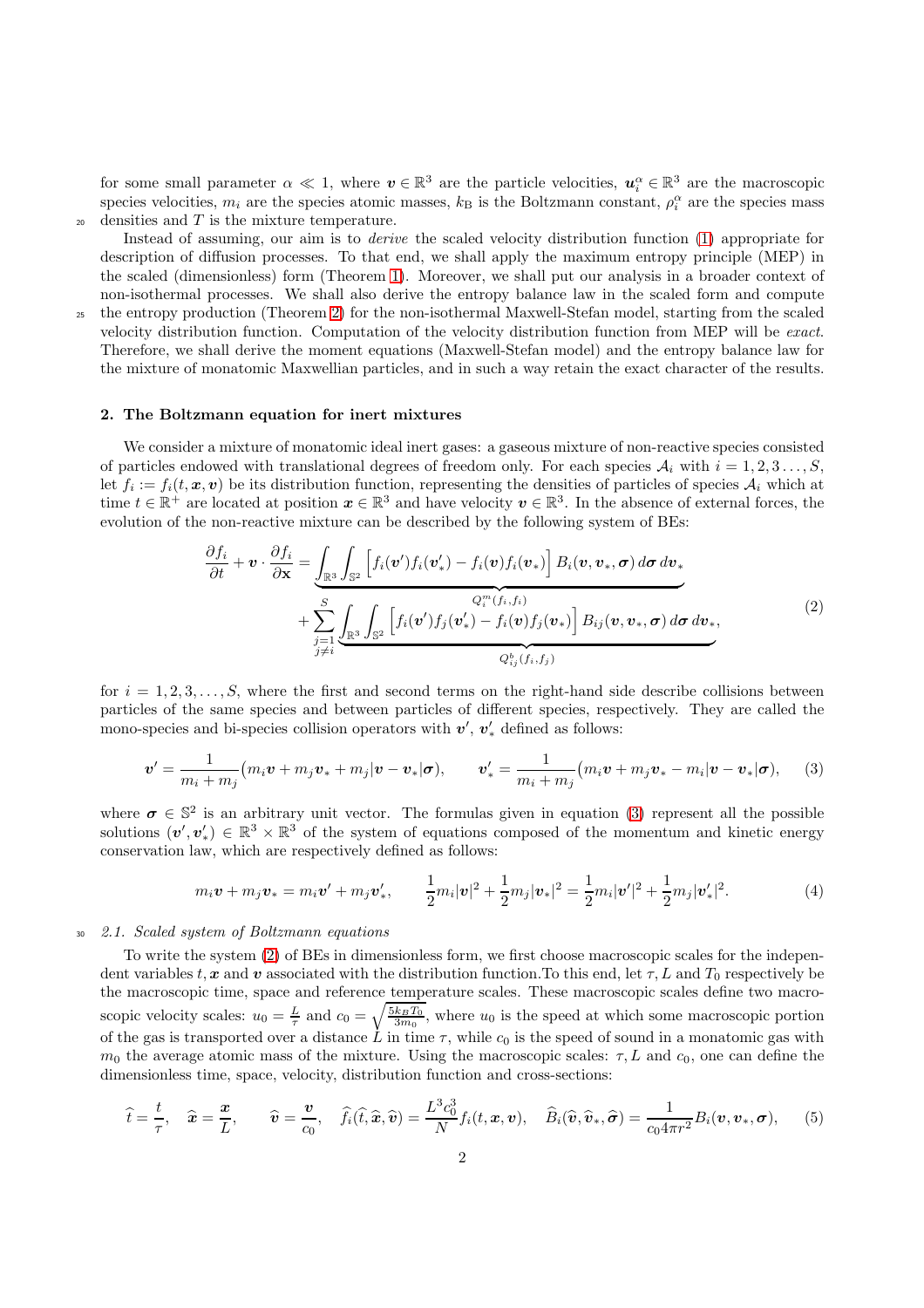respectively, and rewrite the system [\(2\)](#page-1-1) of BEs in dimensionless form in which only two parameters appear— Mach number Ma which multiplies  $\partial \hat{f}_i/\partial \hat{t}$ , and a reciprocal of the Knudsen number Kn which multiplies the scaled collision operators:

$$
\text{Ma} = \frac{u_0}{c_0}, \quad \text{Kn} = \frac{\text{mean free path}}{\text{macroscopic length scale}} = \frac{L^3}{N \times 4\pi r^2} \times \frac{1}{L}.
$$

In the sequel we shall assume that  $Ma = Kn = \alpha \ll 1$ , which amounts to diffusive scaling of the BEs [\(2\)](#page-1-1). Removing the hats for simplicity and adding superscript  $\alpha$  to the distribution function so as to differentiate the dimensionless system of BEs from equation [\(2\)](#page-1-1), we obtain:

<span id="page-2-1"></span><span id="page-2-0"></span>
$$
\alpha \frac{\partial f_i^{\alpha}}{\partial t} + \boldsymbol{v} \cdot \frac{\partial f_i^{\alpha}}{\partial \boldsymbol{x}} = \frac{1}{\alpha} Q_i^m(f_i^{\alpha}, f_i^{\alpha}) + \frac{1}{\alpha} \sum_{\substack{j=1 \ j \neq i}}^S Q_{ij}^b(f_i^{\alpha}, f_j^{\alpha}).
$$
\n(6)

### *2.2. Moment Equations*

Multiplying the scaled system of BEs [\(6\)](#page-2-0) by an arbitrary function of the velocity variable  $\psi_i(\mathbf{v})$ , and then integrate the resulting equation over all values of the velocity  $\boldsymbol{v}$  gives the moment equations:

$$
\alpha \frac{\partial}{\partial t} \int_{\mathbb{R}^3} \psi_i(\mathbf{v}) f_i^{\alpha} d\mathbf{v} + \frac{\partial}{\partial x} \int_{\mathbb{R}^3} \mathbf{v} \psi_i(\mathbf{v}) f_i^{\alpha} d\mathbf{v} = \frac{1}{\alpha} \int_{\mathbb{R}^3} \psi_i(\mathbf{v}) Q_i^m(f_i^{\alpha}, f_i^{\alpha}) d\mathbf{v} + \frac{1}{\alpha} \sum_{\substack{j=1 \ j \neq i}}^S \int_{\mathbb{R}^3} \psi_i(\mathbf{v}) Q_{ij}^b(f_i^{\alpha}, f_j^{\alpha}) d\mathbf{v}, \tag{7}
$$

where the integrals on the right-hand side are the weak formulation of the mono-species and bi-species collision operators respectively defined as follows:

$$
\int_{\mathbb{R}^3} \psi_i(\mathbf{v}) Q_i^m(f_i^{\alpha}, f_i^{\alpha}) d\mathbf{v} = -\frac{1}{4} \int_{\mathbb{R}^3} \int_{\mathbb{R}^3} \int_{\mathbb{S}^2} \left[ f_i^{\alpha}(\mathbf{v}') f_i^{\alpha}(\mathbf{v}') - f_i^{\alpha}(\mathbf{v}) f_i^{\alpha}(\mathbf{v}_*) \right] \times \left[ \psi_i(\mathbf{v}') + \psi_i(\mathbf{v}') - \psi_i(\mathbf{v}) - \psi_i(\mathbf{v}_*) \right] B_i(\mathbf{v}, \mathbf{v}_*, \boldsymbol{\sigma}) d\boldsymbol{\sigma} d\mathbf{v}_* d\mathbf{v}, \quad (8)
$$

$$
\int_{\mathbb{R}^3} \psi_i(\boldsymbol{v}) Q_{ij}^b(f_i^{\alpha}, f_j^{\alpha}) d\boldsymbol{v} = \int_{\mathbb{R}^3} \int_{\mathbb{R}^3} \int_{\mathbb{S}^2} f_i^{\alpha}(\boldsymbol{v}) f_j^{\alpha}(\boldsymbol{v}_*) \Big[ \psi_i(\boldsymbol{v}') - \psi_i(\boldsymbol{v}) \Big] B_{ij}(\boldsymbol{v}, \boldsymbol{v}_*, \boldsymbol{\sigma}) d\boldsymbol{\sigma} d\boldsymbol{v}_* d\boldsymbol{v}.
$$
\n(9)

#### 3. Maximum entropy principle

The maximum entropy principle (MEP) determines the approximate velocity distribution function, compatible with selected moments, through maximization of the kinetic entropy [\[17,](#page-6-16) [18,](#page-6-17) [19,](#page-6-18) [20,](#page-6-19) [21\]](#page-6-20). Our aim is <sup>35</sup> to apply MEP and *derive* the properly scaled velocity distribution function which leads to a non-isothermal Maxwell-Stefan model. To that end we introduce the following

**Definition 1.** Kinetic entropy  $H(t, x)$  is defined as:

<span id="page-2-3"></span><span id="page-2-2"></span>
$$
H(t, \boldsymbol{x}) := \sum_{i=1}^{S} H_i(t, \boldsymbol{x}), \quad H_i(t, \boldsymbol{x}) := -k \sum_{\mathbb{R}^3} f_i \log(b_i f_i) d\boldsymbol{v}, \tag{10}
$$

where  $b_i$  is the dimensional constant which makes the argument of the log function dimensionless. Moments of the distribution functions, representing partial mass, momentum and energy densities, are defined as:

$$
\rho_i(t, \mathbf{x}) := \int_{\mathbb{R}^3} m_i f_i d\mathbf{v}, \quad \rho_i(t, \mathbf{x}) \mathbf{u}_i(t, \mathbf{x}) := \int_{\mathbb{R}^3} m_i \mathbf{v} f_i d\mathbf{v},
$$
  

$$
\rho_i(t, \mathbf{x}) |\mathbf{u}_i(t, \mathbf{x})|^2 + 3\rho_i(t, \mathbf{x}) \frac{k_B}{m_i} T(t, \mathbf{x}) := \int_{\mathbb{R}^3} m_i |\mathbf{v}|^2 f_i d\mathbf{v},
$$
\n(11)

where  $\rho_i$  is the mass density and  $u_i$  is the mean velocity of the specie  $\mathcal{A}_i$ , while T is the common kinetic temperature.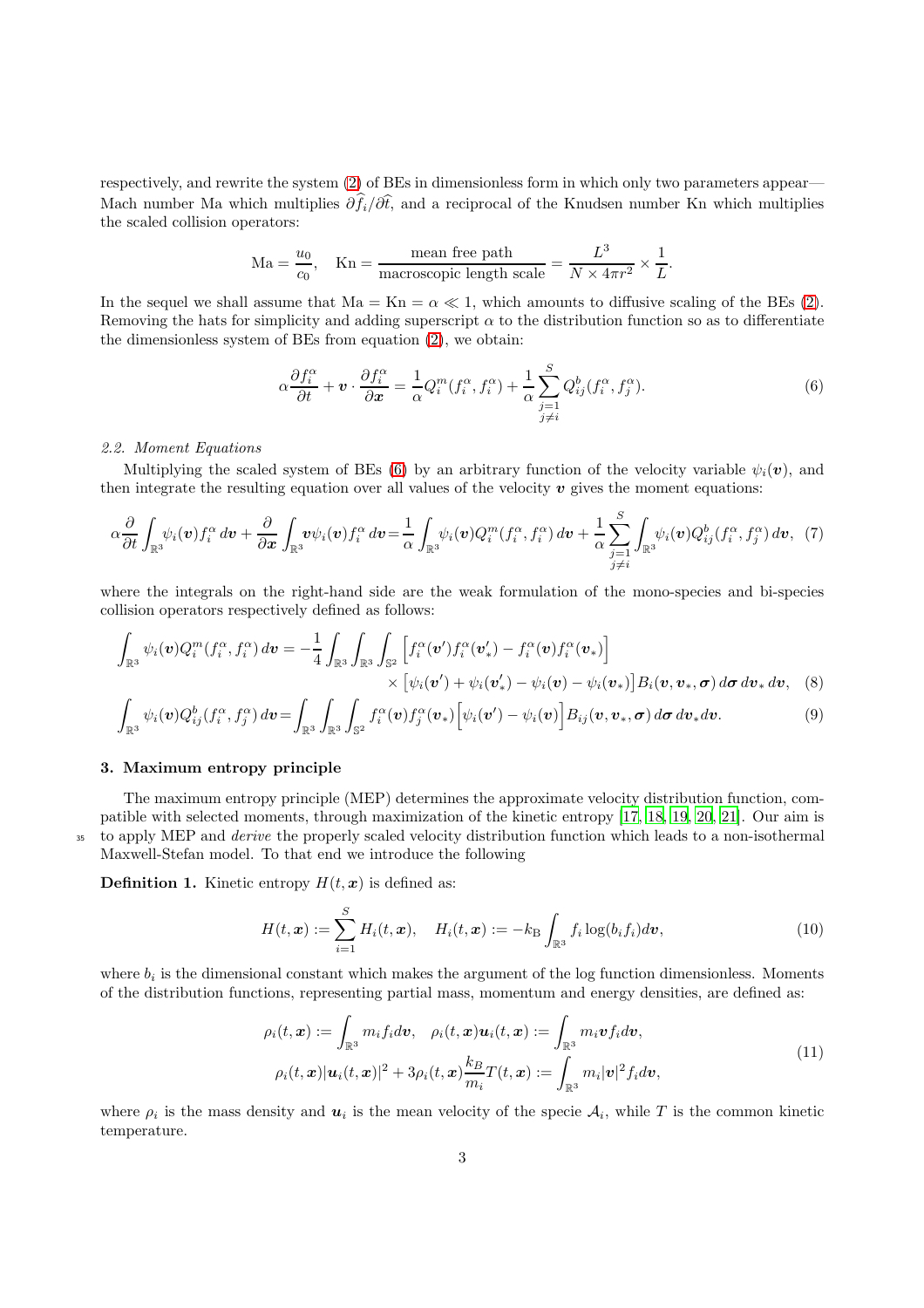It will be assumed that all the species have the same kinetic temperature  $T$ . This simplifying assumption <sup>40</sup> is appropriate for non-isothermal diffusion problems, see [\[22](#page-6-21)].

In the sequel we shall use the dimensionless macroscopic variables:

$$
\widehat{\rho}_i = \frac{L^3}{m_i N} \rho_i, \quad \widehat{\mathbf{u}}_i = \frac{\mathbf{u}_i}{u_0}, \quad \widehat{T} = \frac{T}{T_0}, \quad \widehat{H}_i = \frac{L^3}{k_B N} H_i, \quad \widehat{b}_i = \frac{N}{L^3 c_0^3} b_i. \tag{12}
$$

and drop the hat notation for convenience. The variational problem (MEP) may now be formulated in dimensionless form as follows.

<span id="page-3-2"></span>*Maximum entropy principle.* Find the velocity distribution functions  $f_i^{\alpha}(t, x, v)$  which maximize the kinetic entropy:

<span id="page-3-1"></span>
$$
H^{\alpha}(t,\boldsymbol{x}) = -\int_{\mathbb{R}^3} \sum_{i=1}^n f_i^{\alpha} \log(b_i f_i^{\alpha}) d\boldsymbol{v} \to \max,
$$
\n(13)

subject to the following constraints:

$$
\rho_i^{\alpha}(t, \mathbf{x}) = \int_{\mathbb{R}^3} f_i^{\alpha} d\mathbf{v}, \quad \alpha \rho_i^{\alpha}(t, \mathbf{x}) \mathbf{u}_i^{\alpha}(t, \mathbf{x}) = \int_{\mathbb{R}^3} \mathbf{v} f_i^{\alpha} d\mathbf{v},
$$
\n
$$
\alpha^2 \rho_i^{\alpha}(t, \mathbf{x}) |\mathbf{u}_i^{\alpha}(t, \mathbf{x})|^2 + 3\rho_i^{\alpha}(t, \mathbf{x}) \frac{3}{5} \frac{m_0}{m_i} T(t, \mathbf{x}) = \int_{\mathbb{R}^3} |\mathbf{v}|^2 f_i^{\alpha} d\mathbf{v}.
$$
\n(14)

<span id="page-3-0"></span>We would like to note that small parameter  $\alpha$  naturally appears in dimensionless constraints [\(14\)](#page-3-1) due to scaling introduced in previous Section.

Theorem 1. *The velocity distribution functions which solve the variational problem* [\(13\)](#page-3-2)*-*[\(14\)](#page-3-1) *have the following form:*

<span id="page-3-3"></span>
$$
f_i^{\alpha}(t, \boldsymbol{x}, \boldsymbol{v}) = \left(\frac{5}{3m_0}\right)^{3/2} \rho_i^{\alpha}(t, \boldsymbol{x}) \left(\frac{m_i}{2\pi T(t, \boldsymbol{x})}\right)^{3/2} \exp\left(-\frac{5}{3m_0} \frac{m_i |\boldsymbol{v} - \alpha \boldsymbol{u}_i^{\alpha}(t, \boldsymbol{x})|^2}{2T(t, \boldsymbol{x})}\right).
$$
(15)

PROOF. Proof of the Theorem [1](#page-3-0) relies on the method of multipliers. Starting from [\(13\)](#page-3-2)-[\(14\)](#page-3-1) we define extended functional:

$$
\mathcal{H}^{\alpha}(t,\boldsymbol{x}):=\int_{\mathbb{R}^3}\sum_{i=1}^n\left( f_i^{\alpha}\log(b_if_i^{\alpha})+\lambda_i^{(0)}f_i^{\alpha}+\boldsymbol{\lambda}_i^{(1)}\cdot \boldsymbol{v} f_i^{\alpha}+\lambda_i^{(2)}|\boldsymbol{v}|^2f_i^{\alpha}\right)d\boldsymbol{v}\equiv\int_{\mathbb{R}^3}\mathcal{L}(\boldsymbol{v},f_i^{\alpha},\nabla_{\boldsymbol{v}}f_i^{\alpha})d\boldsymbol{v},
$$

where  $\lambda_i^{(0)}(t,\mathbf{x}) \in \mathbb{R}$ ,  $\lambda_i^{(1)}(t,\mathbf{x}) \in \mathbb{R}^3$  and  $\lambda_i^{(2)}(t,\mathbf{x}) \in \mathbb{R}$  are the unknown multipliers. Since the density function L does not depend on  $\nabla_{\bm{v}} f_i^{\alpha}$ , necessary condition for extremum is reduced to  $\partial \mathcal{L}/\partial f_i^{\alpha} = 0$ ,  $i =$  $1, \ldots, S$ , which yields S uncoupled equations that can be solved for  $f_i^{\alpha}$ :

$$
f_i^{\alpha} = \frac{1}{b_i} \exp \left[ -\left(1 + \lambda_i^{(0)} + \boldsymbol{\lambda}_i^{(1)} \cdot \boldsymbol{v} + \lambda_i^{(2)} |\boldsymbol{v}|^2 \right) \right].
$$

Plugging the last expression into the constraints [\(14\)](#page-3-1), after rather straightforward computation the following relations which determine the multipliers are obtained:

$$
\lambda_i^{(2)} = \frac{5}{3} \frac{m_i}{m_0} \frac{1}{2T}, \quad \frac{\lambda_i^{(1)}}{2\lambda_i^{(2)}} = -\alpha \mathbf{u}_i^{\alpha}, \quad \frac{1}{b_i} \exp\left(-1 - \lambda_i^{(0)}\right) \exp\left(\frac{|\lambda_i^{(1)}|^2}{4\lambda_i^{(2)}}\right) \left(\frac{\pi}{\lambda_i^{(2)}}\right)^{3/2} = \rho_i^{\alpha}.
$$

<sup>45</sup> The proof is completed by returning these expressions into the maximizer.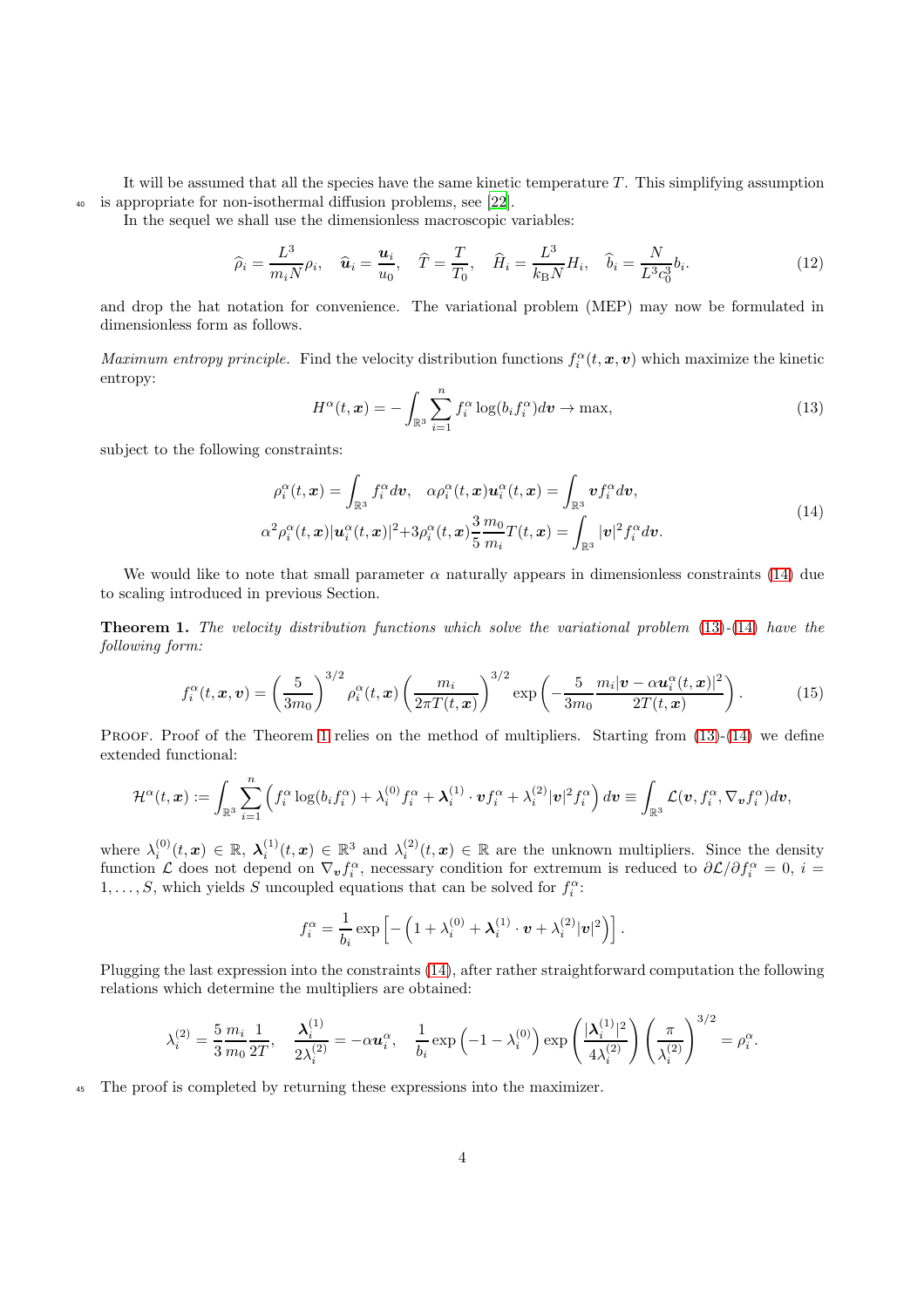# 4. Non-isothermal Maxwell-Stefan diffusion equations

The Maxwell-Stefan diffusion equations for the mixture of Maxwell molecules were derived in [\[13\]](#page-6-12), and in the non-isothermal setting in [\[22](#page-6-21)], while in [\[16\]](#page-6-15) the case of reactive mixture of polyatomic gases was considered. Since our interest is on inert mixtures, we shall give the non-isothermal Maxwell-Stefan diffusion equations here for the completeness. They can be obtained from the moment equations [\(7\)](#page-2-1) by using the scaled distribution function [\(15\)](#page-3-3) obtained by MEP. The mass/concentrantion and momentum balance laws for the species are obtained taking  $\psi_i(\mathbf{v}) = 1$  and  $\psi_i(\mathbf{v}) = \mathbf{v}$ , respectively. The energy conservation law for the mixture is obtained taking  $\psi_i(\mathbf{v}) = |\mathbf{v}|^2/2$  and summing up all the energy balance laws for the species. The resulting equations read:

<span id="page-4-0"></span>
$$
\frac{\partial \rho_i^{\alpha}}{\partial t} + \frac{\partial}{\partial x} (\rho_i^{\alpha} \mathbf{u}_i^{\alpha}) = 0,
$$
\n
$$
\alpha^2 \left[ \frac{\partial}{\partial t} (\rho_i^{\alpha} \mathbf{u}_i^{\alpha}) + \frac{\partial}{\partial x} (\rho_i^{\alpha} \mathbf{u}_i^{\alpha} \otimes \mathbf{u}_i^{\alpha}) \right] + \frac{3m_0}{5m_i} \frac{\partial}{\partial x} (\rho_i^{\alpha} T) = 2\pi \sum_{\substack{j=1 \ j \neq i}}^S ||b_{ij}||_{L^1} \frac{m_j}{m_i + m_j} \rho_i^{\alpha} \rho_j^{\alpha} (\mathbf{u}_j^{\alpha} - \mathbf{u}_i^{\alpha})
$$
\n
$$
\frac{\partial}{\partial t} \sum_{i=1}^S \left( \alpha^2 \frac{1}{2} \rho_i^{\alpha} |\mathbf{u}_i^{\alpha}|^2 + \frac{3m_0}{5m_i} \frac{3}{2} \rho_i^{\alpha} T \right) + \frac{\partial}{\partial x} \sum_{i=1}^S \left[ \left( \alpha^2 \frac{1}{2} \rho_i^{\alpha} |\mathbf{u}_i^{\alpha}|^2 + \frac{3m_0}{5m_i} \frac{5}{2} \rho_i^{\alpha} T \right) \mathbf{u}_i^{\alpha} \right] = 0.
$$
\n(16)

Taking the limit as  $\alpha \to 0^+$ , one obtains the non-isothermal Maxwell-Stefan diffusion equations:

$$
\frac{\partial \rho_i}{\partial t} + \frac{\partial}{\partial x} (\rho_i \mathbf{u}_i) = 0,
$$
\n
$$
\frac{3m_0}{5m_i} \frac{\partial}{\partial x} (\rho_i T) = 2\pi \sum_{\substack{j=1 \ j \neq i}}^S ||b_{ij}||_{L^1} \frac{m_j}{m_i + m_j} \rho_i \rho_j (\mathbf{u}_j - \mathbf{u}_i)
$$
\n
$$
\frac{3}{2} \frac{\partial}{\partial t} \sum_{i=1}^S (\rho_i T) + \frac{5}{2} \frac{\partial}{\partial x} \sum_{i=1}^S (\rho_i \mathbf{u}_i T) = 0,
$$
\n(17)

where

<span id="page-4-1"></span>
$$
\rho_i = \lim_{\alpha \to 0^+} \rho_i^{\alpha} \quad \text{and} \quad \boldsymbol{u}_i = \lim_{\alpha \to 0^+} \boldsymbol{u}_i^{\alpha}.
$$

Equations [\(16\)](#page-4-0) and [\(17\)](#page-4-1) are up to scaling completely equivalent to the equations derived in [\[13,](#page-6-12) [22\]](#page-6-21).

#### 5. Entropy balance law

To derive the macroscopic entropy balance law from the BEs [\(2\)](#page-1-1), we first have to define the entropy flux <sup>50</sup> and the entropy production.

**Definition 2.** Entropy flux  $\Phi(t, x)$  and entropy production  $D(t, x)$  are defined as:

$$
\boldsymbol{\Phi}(t,\boldsymbol{x}):=\sum_{i=1}^S \boldsymbol{\Phi}_i(t,\boldsymbol{x}),\quad \boldsymbol{\Phi}_i(t,\boldsymbol{x}):=-k_\mathrm{B}\int_{\mathbb{R}^3} \boldsymbol{v} f_i\log(b_if_i)d\boldsymbol{v},\\ D(t,\boldsymbol{x}):=\sum_{i=1}^S D_i(t,\boldsymbol{x}),\quad D_i(t,\boldsymbol{x}):=-k_\mathrm{B}\int_{\mathbb{R}^3} Q_i^m(f_i,f_i)\log(b_if_i)d\boldsymbol{v}-k_\mathrm{B}\sum_{\substack{j=1\\j\neq i}}^S \int_{\mathbb{R}^3} Q_{ij}^b(f_i,f_j)\log(b_if_i)d\boldsymbol{v}.
$$

By introducing dimensionless quantities:

$$
\hat{\Phi}_i = \frac{L^3}{k_B N c_0} \Phi_i, \quad \hat{D}_i = \frac{L^6}{k_B N^2 4\pi r^2 c_0} D_i,
$$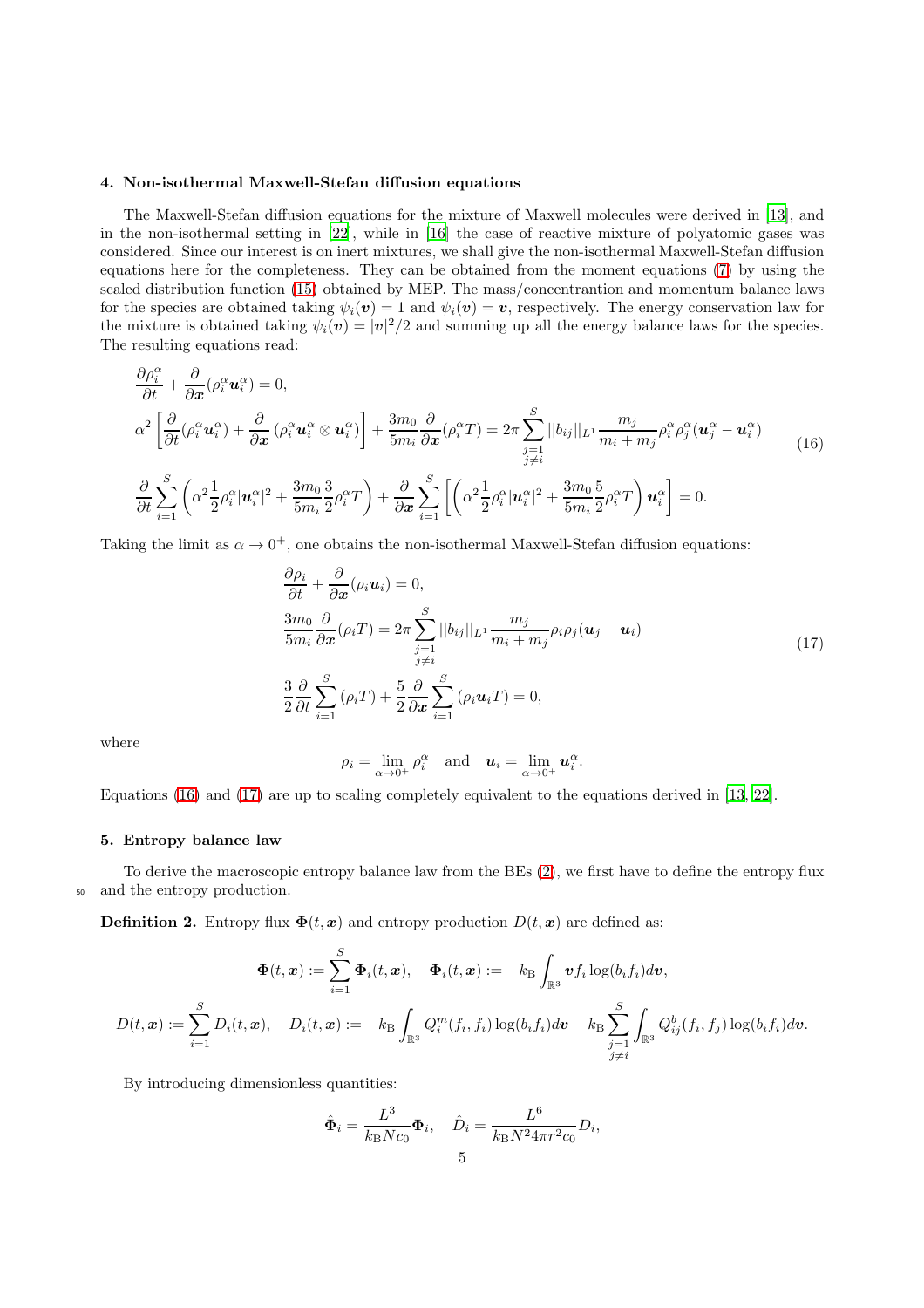and dropping hat notation for convenience, one may determine the dimensionless partial entropy fluxes and partial entropy productions:

<span id="page-5-1"></span>
$$
\Phi_i^{\alpha}(t, \mathbf{x}) = -\int_{\mathbb{R}^3} \mathbf{v} f_i^{\alpha} \log(b_i f_i^{\alpha}) d\mathbf{v},
$$
\n
$$
D_i^{\alpha}(t, \mathbf{x}) = -\int_{\mathbb{R}^3} Q_i^m(f_i^{\alpha}, f_i^{\alpha}) \log(b_i f_i^{\alpha}) d\mathbf{v} - \sum_{\substack{j=1 \ j \neq i}}^S \int_{\mathbb{R}^3} Q_{ij}^b(f_i^{\alpha}, f_j^{\alpha}) \log(b_i f_i^{\alpha}) d\mathbf{v}.
$$
\n(18)

Setting  $\psi_i(\boldsymbol{v}) = -\log(b_i f_i^{\alpha})$  in [\(7\)](#page-2-1), one obtains the following scaled entropy balance law:

<span id="page-5-4"></span><span id="page-5-0"></span>
$$
\alpha \frac{\partial H^{\alpha}}{\partial t} + \frac{\partial \Phi^{\alpha}}{\partial x} = \frac{1}{\alpha} D^{\alpha}.
$$
 (19)

It is a matter of straightforward computation to show that dimensionless entropy densities and fluxes read:

$$
H_i^{\alpha}(t, \mathbf{x}) = \left\{ \log \left[ b_i \left( \frac{5}{3m_0} \right)^{\frac{3}{2}} \rho_i^{\alpha} \left( \frac{m_i}{2\pi T} \right)^{\frac{3}{2}} \right] - \frac{3}{2} \right\} \rho_i^{\alpha}, \quad \Phi_i^{\alpha}(t, \mathbf{x}) = \alpha H_i^{\alpha}(t, \mathbf{x}) \mathbf{u}_i^{\alpha} \tag{20}
$$

However, computation of the entropy production is summarized in the following Theorem.

Theorem 2. *The dimensionless partial entropy productions read:*

$$
D_i^{\alpha} = \alpha^2 \frac{10\pi}{3Tm_0} \sum_{\substack{j=1 \ j \neq i}}^S ||b_{ij}||_{L^1} \frac{m_i m_j \rho_i^{\alpha} \rho_j^{\alpha}}{m_i + m_j} \left[ \frac{m_i \mathbf{u}_i^{\alpha} + m_j \mathbf{u}_j^{\alpha}}{m_i + m_j} \cdot (\mathbf{u}_j^{\alpha} - \mathbf{u}_i^{\alpha}) - \mathbf{u}_i^{\alpha} \cdot (\mathbf{u}_j^{\alpha} - \mathbf{u}_i^{\alpha}) \right],
$$
 (21)

*while the dimensionless total entropy production have the form:*

$$
D^{\alpha} = \sum_{i=1}^{S} D_i^{\alpha} = \alpha^2 \frac{5\pi}{3Tm_0} \sum_{i=1}^{S} \sum_{\substack{j=1 \ j \neq i}}^{S} \left[ ||b_{ij}||_{L^1} \frac{m_i m_j}{m_i + m_j} \rho_i^{\alpha} \rho_j^{\alpha} | \mathbf{u}_j^{\alpha} - \mathbf{u}_i^{\alpha} |^2 \right].
$$
 (22)

PROOF. To obtain the partial entropy, we need to evaluate the integrals given in equation [\(18\)](#page-5-1) and we will focus on the case Maxwell molecules. This means that the collision cross-sections depend on the  $v, v_*, \sigma$ through the deviation angle  $\theta \in [0, \pi]$  between  $\boldsymbol{v} - \boldsymbol{v}_*$  and  $\boldsymbol{\sigma}$  only. Specifically,

<span id="page-5-5"></span><span id="page-5-3"></span><span id="page-5-2"></span>
$$
B_{ij}(\boldsymbol{v},\boldsymbol{v}_*,\boldsymbol{\sigma})=b_{ij}\bigg(\frac{\boldsymbol{v}-\boldsymbol{v}_*}{|\boldsymbol{v}-\boldsymbol{v}_*|}\cdot\boldsymbol{\sigma}\bigg)=b_{ij}(\cos\theta).
$$

Moreover, we assume that  $b_{ij}$  is an even function and is such that  $b_{ij} \in L^1(-1,1)$  following Grad's angular cut-off assumption. Therefore,

$$
\int_{\mathbb{S}^2} B_{ij}(\boldsymbol{v}, \boldsymbol{v}_*, \boldsymbol{\sigma}) d\boldsymbol{\sigma} = 2\pi ||b_{ij}||_{L^1} \text{ and } \int_{\mathbb{S}^2} \boldsymbol{\sigma} B_{ij}(\boldsymbol{v}, \boldsymbol{v}_*, \boldsymbol{\sigma}) d\boldsymbol{\sigma} = 0,
$$
\n(23)

see [\[13\]](#page-6-12). Furthermore, using the definition of the species distribution functions [\(15\)](#page-3-3) in  $\log(b_i f_i^{\alpha})$ , one can rewrite equation [\(18\)](#page-5-1) as follows:

$$
D_i^{\alpha} = \frac{5m_i}{6Tm_0} k_B \underbrace{\int_{\mathbb{R}^3} |\mathbf{v}|^2 Q_i^m(f_i^{\alpha}, f_i^{\alpha}) d\mathbf{v}}_{\mathcal{A}} - \alpha \frac{10m_i k_B}{6Tm_0} \mathbf{u}_i^{\alpha} \cdot \underbrace{\int_{\mathbb{R}^3} \mathbf{v} Q_i^m(f_i^{\alpha}, f_i^{\alpha}) d\mathbf{v}}_{\mathcal{B}}}{\frac{5m_i}{6Tm_0} k_B \sum_{\substack{j=1 \ j \neq i}}^{S} |\mathbf{v}|^2 Q_{ij}^b(f_i^{\alpha}, f_j^{\alpha}) d\mathbf{v}}{\varepsilon} - \alpha \frac{10m_i k_B}{6Tm_0} \mathbf{u}_i^{\alpha} \cdot \underbrace{\sum_{j=1}^{S} \int_{\mathbb{R}^3} \mathbf{v} Q_{ij}^b(f_i^{\alpha}, f_j^{\alpha}) d\mathbf{v}}_{\mathcal{F}}}
$$
(24)